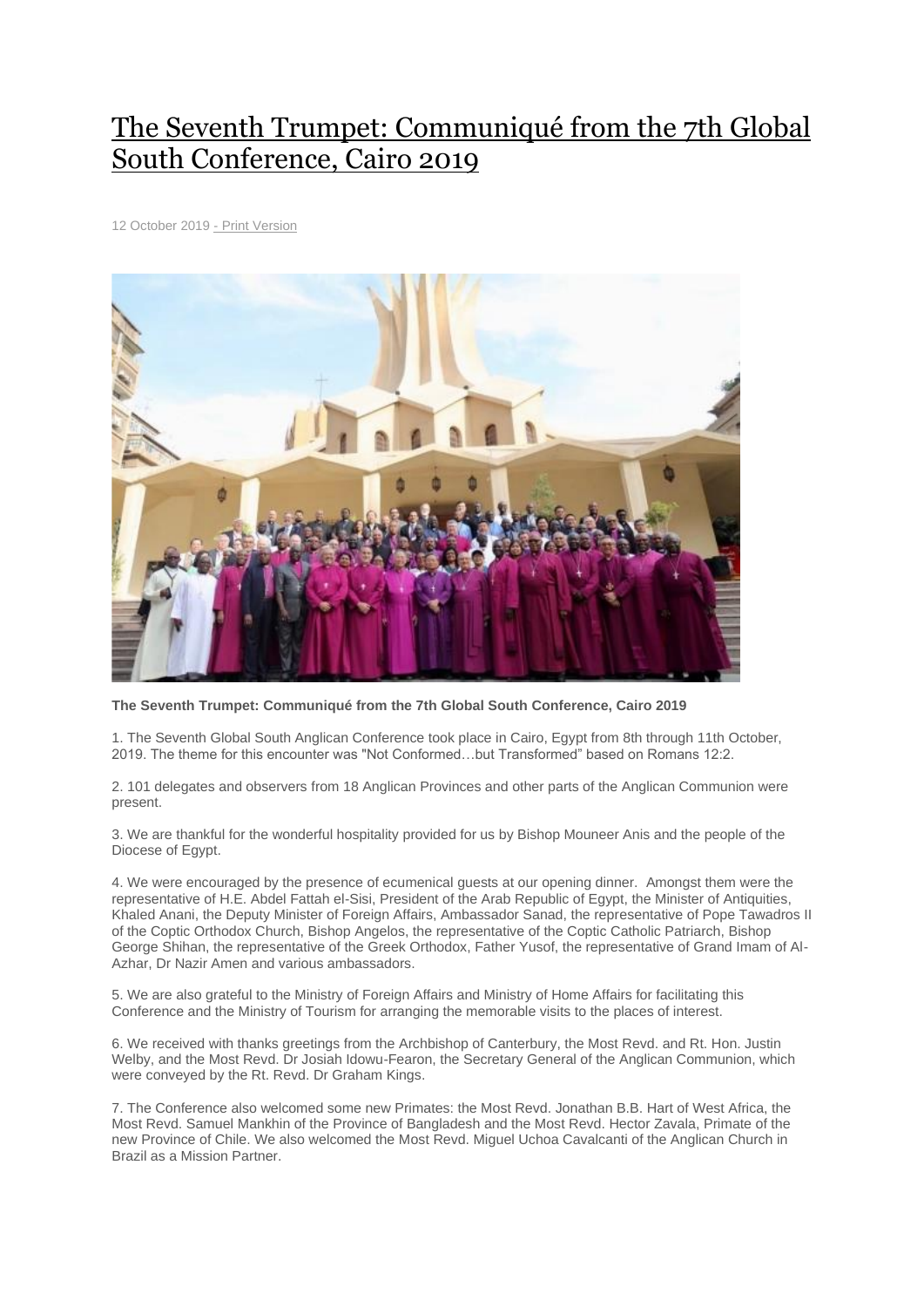8. The Global South Primates also elected a new Steering Committee: the Most Revd. Justin Badi of South Sudan as Chairman, the Most Revd. Tito Zavala of Chile as Vice-Chairman, the Most Revd. Samuel Manhkin of Bangladesh as Hon. Secretary, the Most Revd. Foley Beach (North America) as Treasurer and three Ordinary Members, the Most Revd. Stephen Than Myint Oo of Myanmar, the Most Revd. Masimango Katanda Zacharie of Congo and the Most Revd. James Richard Wong Yin Song of the Indian Ocean.

9. We also thanked the Primates on the current Global South Primates Steering Committee (GSPSC) who are retiring in 2020: the Rt. Revd. Dr Mouneer Anis (Chairman), the Most Revd. Nicholas Okoh (Vice-Chairman), the Most Revd. Stanley Ntagali (Hon. Secretary) and the Most Revd. Ng Moon Hing (Treasurer). We expressed our deepest appreciation to Bishop Mouneer Anis for his hard work and leadership at this Conference and his continuing role as Chairman of GSPSC until he retires.

10. We were inspired by the times of worship and prayer. The Bible Studies on the theme, led by the Most Revd Dr Glenn Davies (Sydney), the Most Revd. James Wong (Indian Ocean) and the Most Revd. Justin Badi (South Sudan) challenged us to avoid being led by the spirit of the age, and instead to be transformed by His Spirit and to learn to discern and do the will of God.

11. We were challenged by Dr Os Guinness to be prepared for the challenges which Global South Churches will face with modernity and the shifts that come with it.

12. There were lively discussions on the role of women. The need for a greater role by women in the leadership and ministry of the Church were shared by representatives from various Provinces, even as concerns were expressed on how these roles need to fit into the religious culture of each society.

13. Concerns were also expressed on whether our Anglican Churches are in touch with the younger generations and connecting well with their spiritual needs and aspirations.

14. Issues regarding creation care, refugees, social and economic justice and political transition were also raised during this forum on women and youth. It is hoped that future conferences will see a higher number of participation from women and youth leaders from our Provinces.

15. We heard encouraging updates, stories and challenges facing the ministry from each Province.

16. We noted the importance of the Church's serving the communities through engagement with areas like education, health care and community development.

17. We noted the ministry challenges and the continual presence of armed violence and conflicts in some areas and the critical role the Church is playing in reconciliation, trauma counselling and gospel outreach in a context where faith in divine providence has been shattered.

18. We are encouraged by the latest updates on the humanitarian and relief work of the Anglican Relief and Development Fund (ARDF).

19. We became aware of the challenge of the scarcity of water facing many countries in the world. We appeal to the international community to ensure fair distribution of water. We specially hope and pray that the issue of the Renaissance Dam in Ethiopia would be resolved in a peaceful way that is satisfactory to countries affected by it, including Egypt.

20. We appeal to the factions in South Sudan to honour the 2018 peace accords and address the suffering of her affected residents.

21. We were briefed on the history of the Global South. It grew out of our roots as an ecclesial body which gathered with missions and fellowship in mind as a "South-South Movement," which was then under the auspices of the Anglican Consultative Council. The first meeting was held in Limuru, Kenya in 1994. We noted that God has used us beyond our original reasons for coming together, and which now includes the need to guard the faith and order for the sake of our Churches and the wider Anglican Communion.

22. We continue to uphold **[Resolution](https://www.anglicancommunion.org/resources/document-library/lambeth-conference/1998/section-i-called-to-full-humanity/section-i10-human-sexuality) I.10** of the 1998 Lambeth Conference with regards to human sexuality. We are also happy to see the wider acceptance of the **[joint-document](http://www.globalsouthanglican.org/blog/comments/statement_from_the_global_south_primates_and_gafcon_primates_council_concer) addresing human sexuality** that was issued at the GS Conference in 2016.

23. We noted the Archbishop of Canterbury's encouragement to bishops to attend Lambeth 2020. Being aware that provinces and dioceses are responding differently to the invitation, the Conference was reminded of the Global South Primates Steering Committee's decision in their **[communiqué](http://www.globalsouthanglican.org/blog/comments/statement_on_lambeth_conference_2008) in March 2008**: